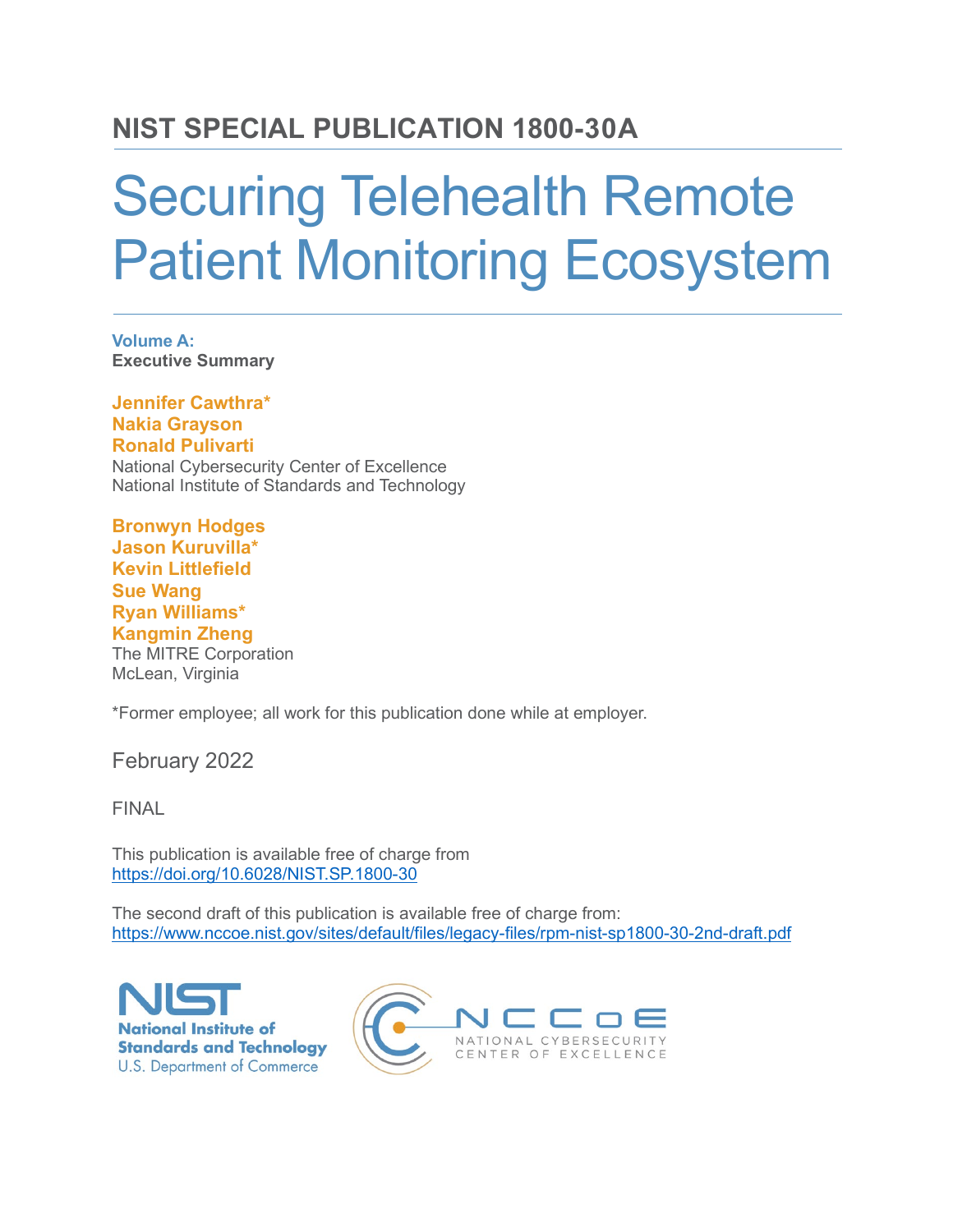## Executive Summary

Increasingly, healthcare delivery organizations (HDOs) are relying on telehealth and remote patient monitoring (RPM) capabilities to treat patients at home. RPM is convenient and cost-effective, and its adoption rate has increased since the onset of the COVID-19 pandemic. Without adequate privacy and cybersecurity measures, however, unauthorized individuals may expose sensitive data or disrupt patient monitoring services. In collaboration with industry partners, the National Cybersecurity Center of Excellence (NCCoE) built a laboratory environment to demonstrate how HDOs can implement cybersecurity and privacy controls to enhance telehealth RPM resiliency.

#### **CHALLENGE**

Telehealth RPM solutions deploy components across multiple infrastructure domains that are maintained uniquely. When HDOs deploy RPM solutions, those solutions implement architectures that distribute components across the HDO, telehealth platform providers, and patient homes. Each of these respective environments is managed by different groups of people, often with different sets of resources and technical capabilities. Risks are distributed across the solution architecture, and the methods by which one may mitigate those risks vary in complexity. While HDOs do not have the ability to manage and deploy privacy and cybersecurity controls unilaterally, they retain the responsibility to ensure that appropriate controls and risk mitigation are applied.

**This practice guide can help your organization:**

- Identify risks associated with the solution architecture
- **Apply the NIST Privacy Framework to broaden understanding of risk**
- Assure that HDOs partner with appropriate telehealth platform providers to extend privacy and cybersecurity control deployment, management, and efficacy
- Consider future technologies that augment data communications safeguards

#### **SOLUTION**

Technology solutions alone may not be sufficient to maintain privacy and security controls on external environments. This practice guide notes the involvement of people, process, and technology as necessary to implement a holistic risk mitigation strategy. When developing this practice guide, the NCCoE team applied risk assessment approaches to determine where risks may occur and used assessment processes to identify applicable controls.

The NCCoE collaborated with healthcare, technology, and telehealth partners to build a distributed RPM solution. The RPM solution implemented controls that safeguard the HDO environment and documented approaches that the telehealth platform provider addresses. Telehealth platform providers assure that RPM components are isolated within the patient home environment. The telehealth platform provider assures end-to-end data security between the patient and the HDO.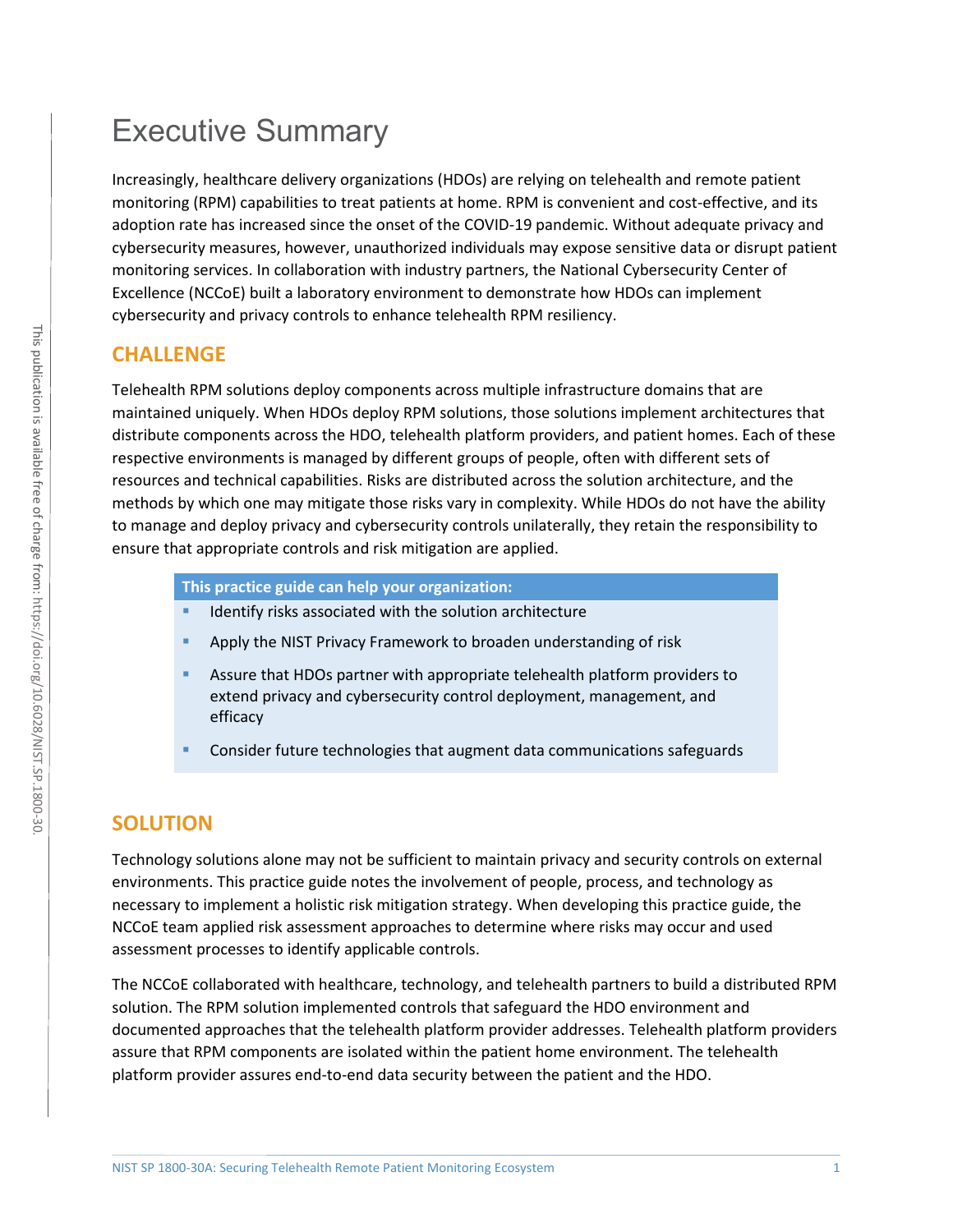The following is a list of the project's collaborators:

| <b>Collaborator</b>                             | <b>Security Capability or Component</b>                                                                                                                                                                                                                              |
|-------------------------------------------------|----------------------------------------------------------------------------------------------------------------------------------------------------------------------------------------------------------------------------------------------------------------------|
| accuhealth.                                     | Telehealth platform provider, cloud-hosted solution, provides role-<br>based user access control and data security, performs asset<br>management for the provisioned devices, transmits health<br>information to the platform and connects patients and physicians.  |
| $\mathbf{d}$ and $\mathbf{d}$<br><b>CISCO.</b>  | Provides identity management, authentication, and access control<br>by using Cisco Firepower, Umbrella, and Stealthwatch.                                                                                                                                            |
| <b>E INOVA</b>                                  | Provides subject matter expertise.                                                                                                                                                                                                                                   |
| :: Log Rhythm                                   | Provides anomalies and events and security continuous monitoring<br>by using LogRhythm XDR and LogRhythm NetworkXDR.                                                                                                                                                 |
| medcrypt                                        | Provides subject matter expertise.                                                                                                                                                                                                                                   |
| <b>MedSec</b>                                   | Provides subject matter expertise.                                                                                                                                                                                                                                   |
| <b>ONCLAVE</b>                                  | Provides identity management, authentication, and access control<br>by leveraging blockchain technology to manage valid endpoints.<br>Provides data-in-transit protection using a layer 2 over layer 3<br>solution.                                                  |
| <b>tenable</b>                                  | Risk assessment controls that provide on-premises centralized<br>vulnerability management with multiple scanners, vulnerability<br>prioritization, and risk scores.                                                                                                  |
| THE UNIVERSITY OF MISSISSIPPI<br>MEDICAL CENTER | Provides subject matter expertise.                                                                                                                                                                                                                                   |
| <b>Vivifyhealth</b>                             | Telehealth platform provider, cloud-hosted solution, provides role-<br>based user access control and data security, performs asset<br>management for the provisioned devices, transmits health<br>information to the platform, and connects patients and physicians. |

While the NCCoE used a suite of commercial products to address this challenge, this guide does not endorse these particular products, nor does it guarantee compliance with any regulatory initiatives. Your organization's information security experts should identify the products that will best integrate with your existing tools and Information Technology (IT) system infrastructure. Your organization can adopt this solution or one that adheres to these guidelines in whole, or you can use this guide as a starting point for tailoring and implementing parts of a solution.

#### **HOW TO USE THIS GUIDE**

Depending on your role in your organization, you might use this guide in different ways:

**Business decision makers, including chief information security and technology officers,** can use this part of the guide, *NIST SP 1800-30a: Executive Summary*, to understand the drivers for the guide, the